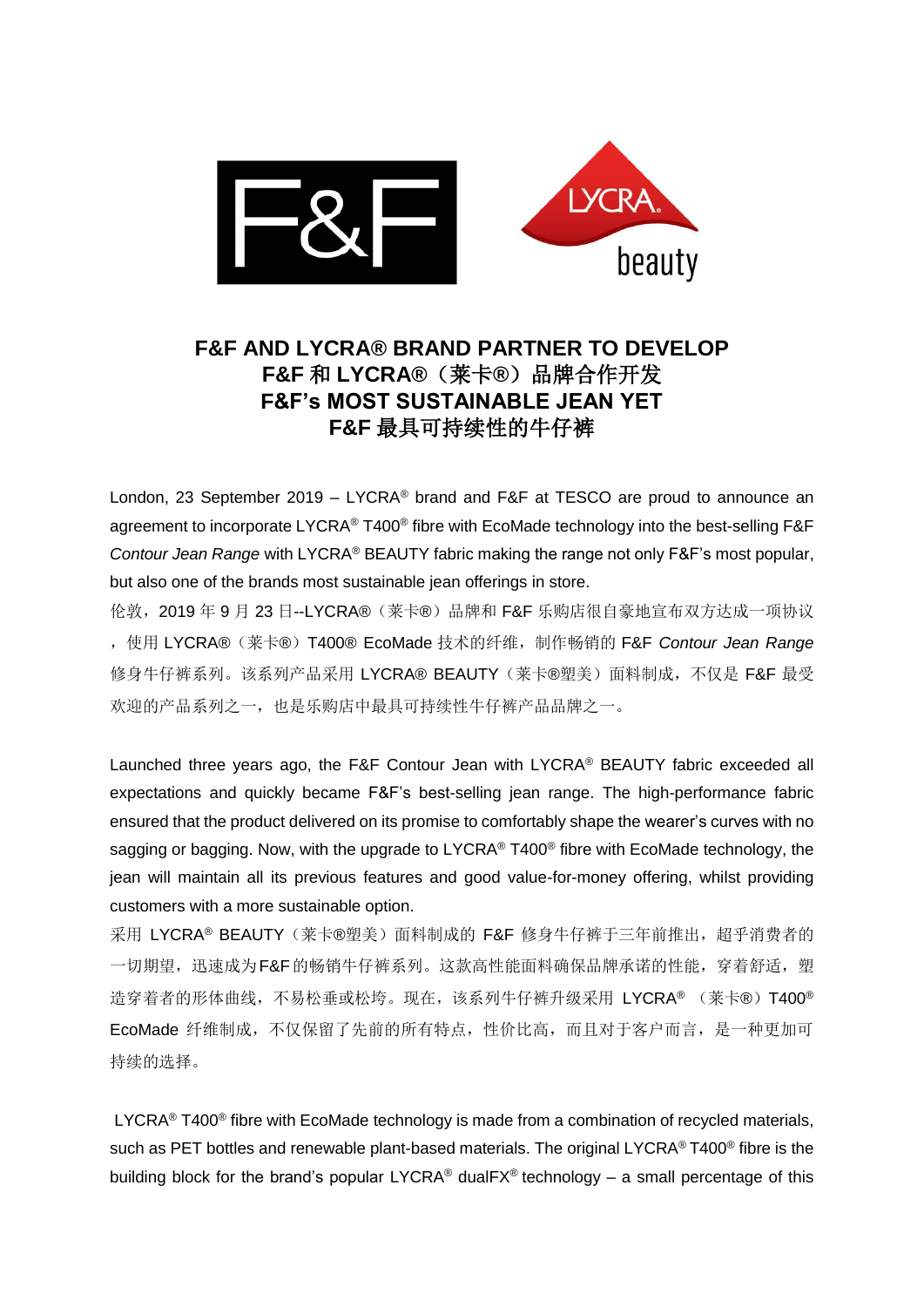fibre gives the performance-enhancing results. LYCRA® T400® fibre with EcoMade technology offers the same benefits of lasting comfort, fit and performance as the original, but with the valueadded offer of sustainability. It is, however, just one building block in the creation of a more sustainable, high-stretch jean.

含 EcoMade 技术的 LYCRA® (菜卡®) T400® 纤维采用废旧 PET 塑料瓶等再生材料与可再生植物 性材料制成。原先的 LYCRA®(莱卡®) T400® 纤维是备受欢迎的 LYCRA®莱卡®)dualFX®技术的 基础成分,添加少量该纤维即可增强相关性能。含 EcoMade 技术的 LYCRA® (莱卡®) T400® 纤维 与原先的LYCRA®(莱卡®)T400® 纤维能带来相同的持久舒适、合身和性能优势,但具有可持续 性附加价值。但这只是制作更加可持续的高弹力牛仔裤的基础成分之一。

F&F at Tesco has worked hard to ensure that sustainability is also at the heart of the range's finishing and laundry treatments. The brand has combined the LYCRA® T400® fibre with EcoMade technology with BCI cotton and used Jeanologia machinery, which uses less water and chemicals, during the production of this jean range. "Since introducing LYCRA® BEAUTY technology into our jeans, we have managed to grow the denim business by 40% while providing customers with a superior product. It is essential to us to be able to continue to offer customers a high-quality product that is good value-for-money, whilst giving them a more sustainable option. Our partnership with the LYCRA® brand makes this possible," states Shaun Ghori, Lead Fabric Technical Manager, F&F Tesco.

乐购 F&F 刻苦钻研,确保可持续性也是该系列精加工和洗涤处理的核心理念。在该牛仔裤产品系 列的生产过程中,F&F 已经将 LYCRA®(莱卡®)T400® EcoMade 纤维与 BCI 棉纤维混合,采用 Jeanologia 设备生产, 减少了用水量和化学品用量。"自从把 LYCRA® BEAUTY (莱卡®塑美)技 术运用到牛仔裤中后,我们不仅能为客户提供优异的产品,而且我们的牛仔业务增长了 40%。对于 我们而言,能够继续为消费者提供优质的高性价比产品,同时为他们提供一种更加可持续的选择, 这至关重要。与 LYCRA®(莱卡®)品牌的伙伴关系促使我们实现了这一目标。"乐购 F&F 首席面 料技术经理 Shaun Ghori 说道。

Helen Latham, The LYCRA Company Accounts Manager, Denim and Wovens, UK says: "Denim's appeal is universal, and its popularity continues to grow as casual wear gains acceptance in new environments including the office. Consumers are becoming more and more aware of the impact of fashion on the environment and are actively seeking out more sustainable options. We have a long-standing relationship with F&F, who specify innovative fibre technologies for the brand's denim lines. We are proud to work with them once again, using our combined knowledge and experience to stay one step ahead of consumer expectations and create ground-breaking denim innovations." 莱卡公司英国牛仔布和织物客户经理 Helen Latham 表示: "牛仔裤很受大众喜爱, 而且随着便装在 办公室等新环境中得到认可,牛仔裤变得更加流行。消费者越来越意识到服装对于环境的影响,而 且积极寻找更加可持续的选择。我们与F&F建立了长期的合作关系,他们指定采用创新纤维技术打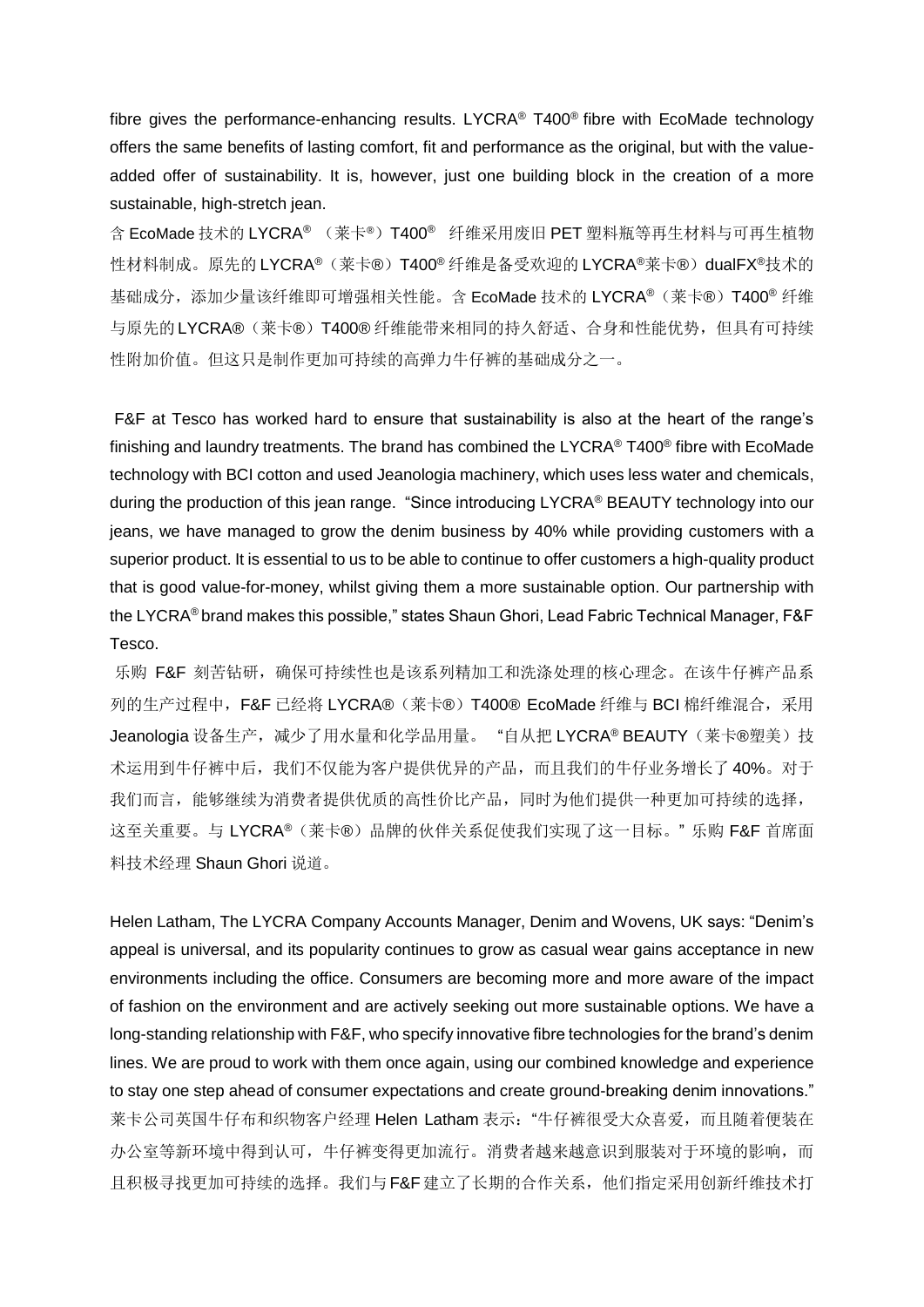造牛仔裤系列。我们非常自豪能与 F&F 再次合作,运用我们综合的知识与经验,超越消费者的期 望,创造突破牛仔创新产品。"

The new F&F *Contour Jean Range* containing LYCRA® T400® fibre with EcoMade technology will be available at [Tesco stores](https://www.tesco.com/zones/clothing/womens/denim) from September 2019 as well as online at: [F&F Clothing.](https://www3.next.co.uk/style/st478307#825414) 全新 F&F *Contour Jean Range* 修身牛仔裤系列采用含 EcoMade 技术的 LYCRA® (莱卡® ) T400® 纤维制成, 从 2019 年 9 月起将在 [乐购超市](https://www.tesco.com/zones/clothing/womens/denim) 售卖, 网上亦有售: [F&F Clothing](https://www3.next.co.uk/style/st478307#825414)。

Ends

结束

LYCRA® is a trademark of The LYCRA Company. LYCRA®(莱卡®)是莱卡公司的商标。

## **Notes to Editors:** 编者注意事项:

For press information and images and please contact Jonita Otto-Richardson / Paige Mengers at Bright Light on + 44 207 384 6111 or email **lycra@brightlightpr.co.uk** 如欲获取新闻稿信息和图片,请联系 Bright Light 的 Jonita Otto-Richardson / Paige Mengers,致 电+ 44 207 384 6111 或发送电子邮件至 **lycra@brightlightpr.co.uk**

## Photos available on request:

根据要求可提供相关图片:



LYCRA® T400® EcoMade is made in part from recycled materials such as PET bottles

LYCRA®(莱卡®)T400® EcoMade 部分成分采用 PET 瓶等回收材料制成。